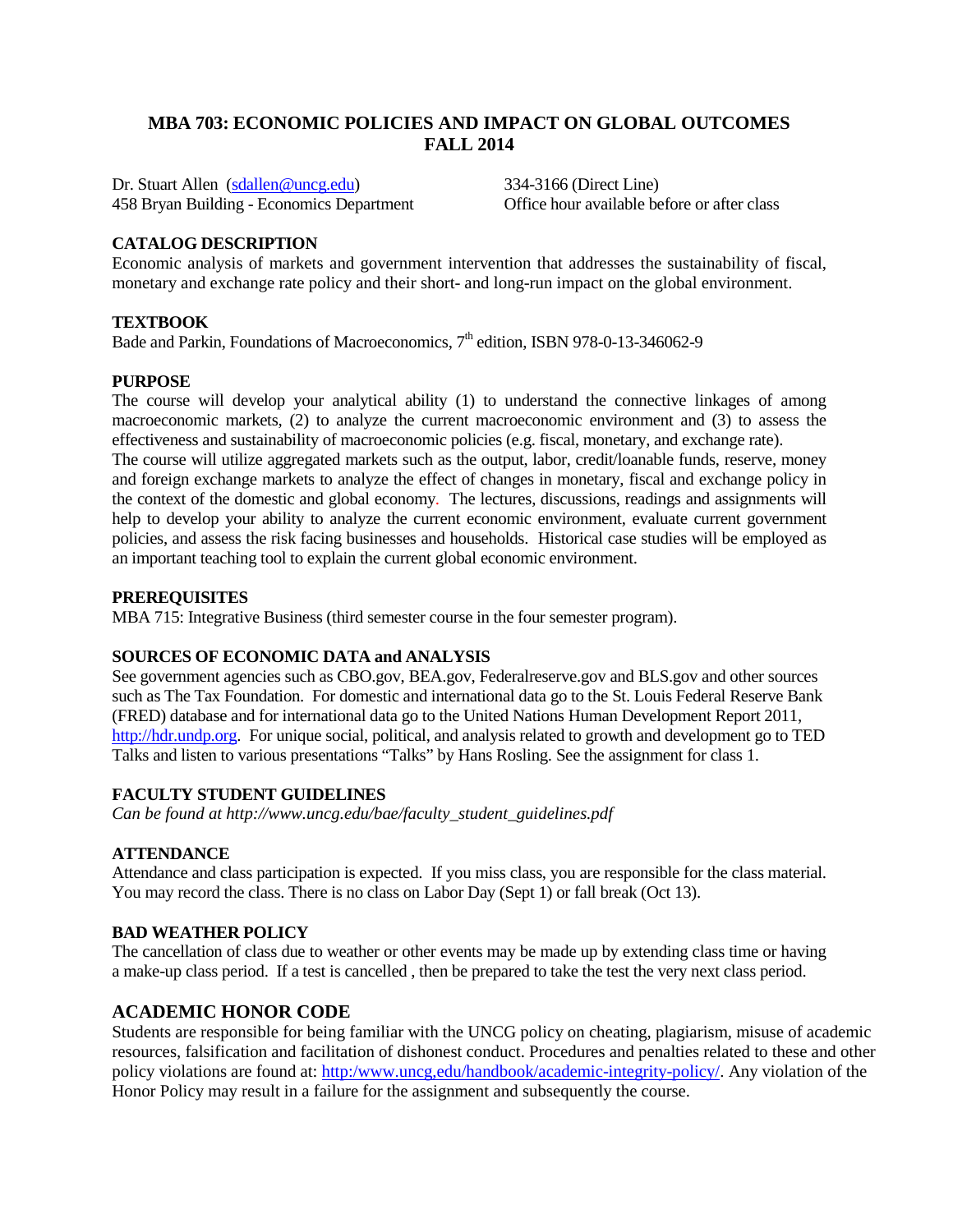# **LEARNING OBJECTIVES FOR MBA 703: ECONOMIC POLICIES AND ….**

Students should be able:

- 1. To use the tools of supply and demand to analyze shifts in the aggregate macro markets.
- 2. To use the tools of supply and demand to provide analysis of intended and unintended outcomes from government intervention in the market place.
- 3. To discuss the macroeconomic environment with regard to nominal and real GDP, nominal and real interest rates, economic growth rates, price indexes, deflation and inflation; unemployment and employment; the federal budget deficit and the national debt; the current and capital accounts and its status as a debtor or creditor nation.
- 4. To analyze labor market issues with regard to employment and unemployment.
- 5. To identify the sources of economic growth for developed and developing countries with regard to public policy (savings, investment and taxation) that could increase the rate of potential (longterm) real GDP growth.
- 6. To analyze the effect of short-run fluctuations in the growth rate of real GDP and prices from supply (demand) shocks and to recommend appropriate policy changes.
- 7. To describe how exchange rates changes correct trade disequilibrium and why financial flows can disrupt the equilibration mechanism and cause trade imbalances to worsen.
- 8. To analyze the effect of changes in expansionary and contractionary monetary policy on economic activity with regard to employment, real GDP and inflation.
- 9. To discuss the short- and long-term effects on interest rates, inflation rates, and output growth from overly expansionary monetary policy in the late 1970s and Volcker's fight against inflation from 1979-1982.
- 10. To analyze monetary policy according to Taylor's rule with reference to the interest rate targeting of the 1970s, 1990s and 2000s and the resulting boom and bust cycle.
- 11. To analyze the effects on economic activity and economic growth from fiscal policy and deficit spending with reference to the non-sustainability of current policy.
- 12. To analyze the effect of the 1980s budget deficits and monetary policy on real interest rates, the current account deficit, the value of the dollar, and the US as creditor or debtor nations.
- 13. To analyze the adjustment process of the Bretton Woods international financial system and to use the analysis to explain why fixed exchange rates are non-sustainable.
- 14. To analyze the role of fixed exchange rates in the creation of the boom and bust cycle with regard to the Asian currency crisis in 1997/98.
- 15. To analyze the current exchange rate policy of China and address its sustainability.

# **REQUIREMENTS and GRADES**

There will be two mid-terms (30% each) and a final exam.(40%). Tentative dates are September 22 and November 4 or 11. The final exam (40%) is December 8 from 3:30 – 6pm. No make-up tests are given. The weight of a missed test (assuming a valid excuse) will be added to the final exam. Otherwise the missed test grade is zero. Incompletes are not an option. The grading scale is:

A/A-: 90 - 100 B+/B/B-: 80 - 89 C+/C: 70 - 79 F: Less than 70

# **EXTRA CREDIT**

No extra credit is provided at the end of the course. Rather there are opportunities to bolster your grade with special extra credit assignments during the semester. Points can be earned that are added to your test grade. The first opportunity (see the end of this syllabus) is the required special assignment due the first day. This assignment will be valued from zero to twenty additional points on test 1 or values from zero to fifteen on the final exam. Grading will be based on your oral and written work.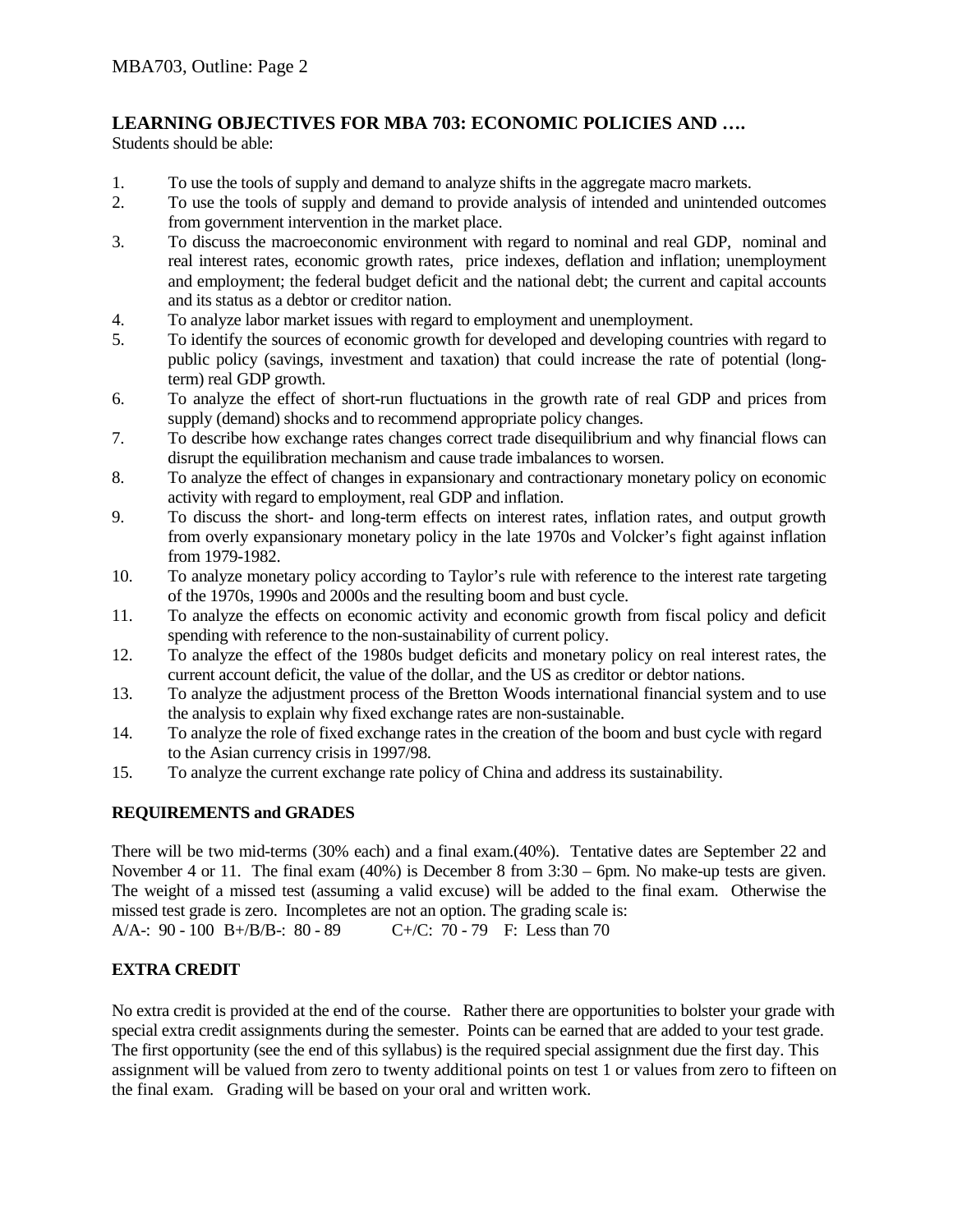# **COURSE OUTLINE: MBA 703 Fall 2014**

Class 1: Economic Growth and Development Read Chapter 9 Section 4: (Chapter 9.4) Ch 1: The Economic Way of Thinking Ch 2: Globalization and the Circular Flow Model of Economic Activity Ch 3: PPF - Trade and Growth

#### Class 2: Chapter 4: Supply and Demand

- Ch 4.1 Demand: Fig 4.1 and 4.2
- Ch 4.2 Supply: Fig 4.3 and 4.4
- Ch 4.3 Market Equilibrium and the Automatic Adjustment Process Fig 4.5 and 4.6
- Ch 4.5 Factors that Shift the Supply and Demand Fig 4.7 and 4.8 Shifts in the Curve (Schedule) and Movements along the Schedule
- Ch 4.6 Double Shifts Figure in Supply and Demand: Fig 4.9 and 4.10
- Ch 4.7 Price Rigidities: Floor and Ceilings Fig 4.11, 4.12, 4.13 and 4.14 Consumer and Producer Surplus
- Ch 4.9 Government Taxation: The Burden of Taxes, Dead Weight Loss
- Ch 4.10 Government Subsidy

## Class 3: Measuring GDP

Ch 5.1 Income and Expenditure Approaches

Ch 5.2 Real GDP

Classroom Exercise: Calculating nominal real GDP, actual GDP and the price level Calculate the growth rate of output growth and of the price level,

Exercise: Draw a time series diagram of nominal and real GDP for the 1990-2014 period,

Class 4:Ch 5.3 The Business Cycle: Potential and Actual Real GDP

Exercise: Calculate Potential GDP and the Output Gap in a Time Series Diagram Jobs and Unemployment Ch 6.1 Labor Market Indicators: Definitions and Formula Ch 6.2 U Rate, LFPR, and Alternative Labor Market Measures Ch 6.3: Unemployment and Full Employment, Types, GDP and Output Gap Ch 8.1: More on Potential Real GDP Ch 8.2: Natural Rate of U Rate

Class 5: Ch 8 Potential Real GDP and the Natural Unemployment Rate

pp. 190 -191 Schools of Thought and Public Policy

Chapter 13.1: Aggregate Supply

Chapter 13.2: Aggregate Demand

- Ch 8.1 Labor Market and the Production Function Determine Labor Market Equilibrium
- Ch 8.2 The Natural Rate of Unemployment and Sticky (Rigid) Wages

The book uses real wages not nominal wages. Ch 8.2 Real wages are to be determined by the forces of supply and demand in the labor market, but government intervention and efficiency wages interfere. Full employment translates into potential real GDP.

Test 1: October 6 – Class 7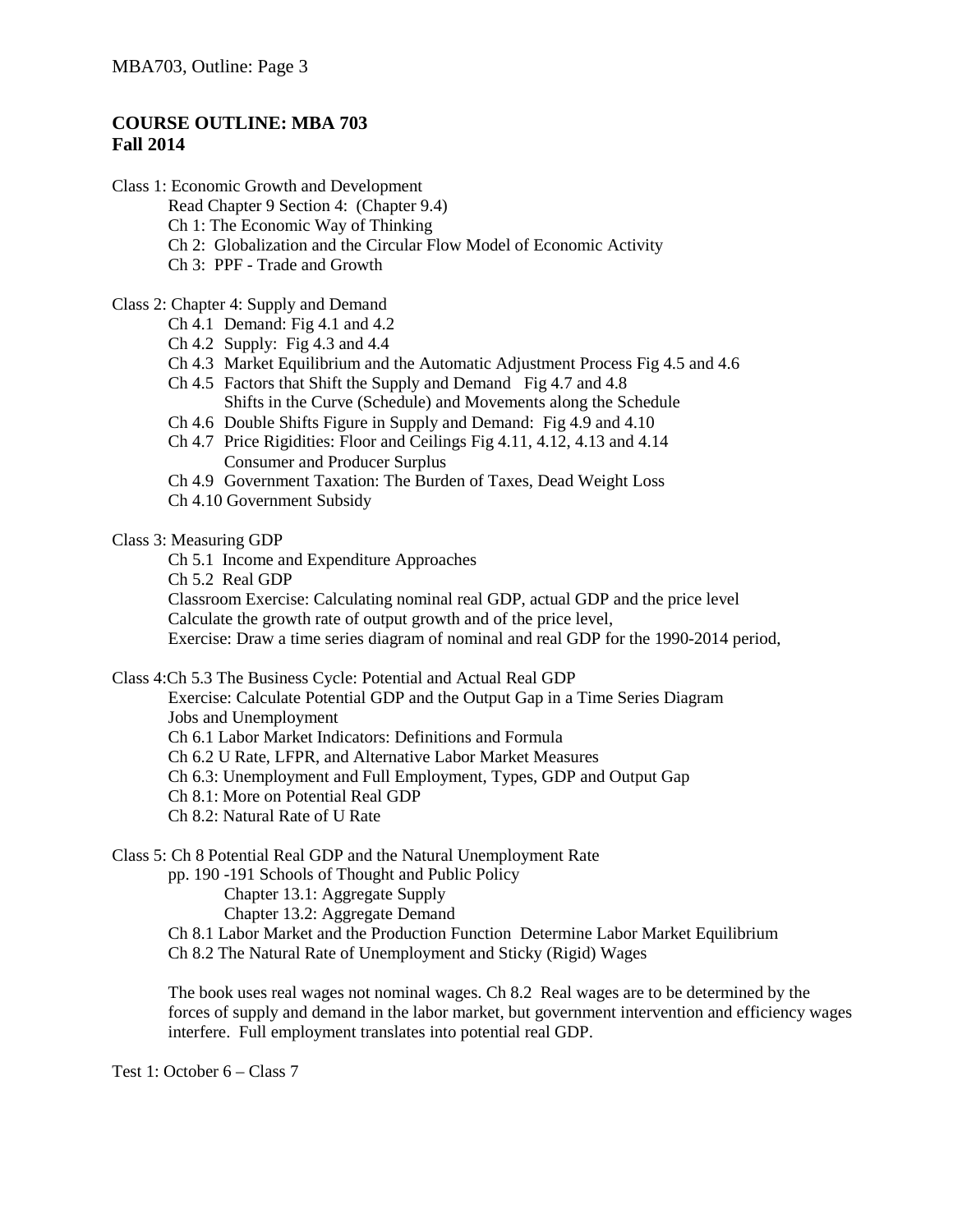EXTRA CREDIT Opportunity 2: Provide an analysis of the current conditions in your country's labor market. Your analysis should include a number of different unemployment and employment measures. What are the important trends? If your country does not have enough data to make the assignment interesting, use the US as the default. Data that could be of interest is the labor force participation rate, employment to population rate, number of multiple jobholders, unemployment duration, job loser and leavers, entrant and reentrants to the labor force, and various measures of unemployment the quality of jobs, the average wage rates etc. Maximum value is 10 points on the first test. Due October 10 at noon.

Class 6 will provide time to review for the test.

Class 6: Ch 7 The CPI and the Cost of Living (This Chapter is not testable material for test 1.

- Ch 7.1 The CPI
- Ch 7.2 The CPI and Other Price Level Measures
- Ch 7.3 Nominal and Real Values: The Labor Market in Ch 8 uses real wages
- Ch 7.4 Real vs Nominal Interest Rates: The Loanable Funds Market (Uses Real Interest Exercise: Adjusting by the CPI

Class 8: Ch 9 Economic Growth – This chapter will be the topical for the second half of class 7.

- Ch 9.1 Growth Rates and the Rule of 70
- Ch 9.2 Labor Productivity Growth Capital Accumulation and Diminishing Returns Expansion of Human Capital and the Discovery of New Technology
- Ch 9.3 Growth Theories

Ch 9.4 Achieving Faster Growth: Preconditions and Policies

Rosling "Asia's Rise: How and When?" & "Population Growth using IKEA boxes"

- Class 8: Ch 10 Finance, Savings and Investment
	- 10.1 Financial Institutions and Markets
	- 10.2 The Loanable Funds Market
	- 10.3 Government in the Loanable Funds Market
- Class 9: Chapter 11: The Monetary System
	- 11.1 What is Money?
	- 11.2 The Banking System

The role of the Fed and the fractional reserve banking system in the creation and destruction of money through the open market purchase or sale of government bonds is demonstrated. The Expansionary case is introduced as is the contractionary case. The distinction between the monetary base and the money supply is critical. The quizzes are identical to what will be asked on test 2 and the final exam. The money multiplier is introduced through these two cases and the influence that the public and the banking system can have on the multiplier is discussed through the history of the Great Depression.

EXTRA CREDIT Opportunity 3: Google the Causes of the Great Depression. Summarize from several web sites the various causes of the Great Depression. Maximum value is 10 points on test 2. Please footnote your source material. Due October 31 at noon.

- Class 9:11.3 The Federal Reserve System
	- 11.4 Regulating the Quantity of Money

Chapter 12: Money, Interest and Inflation

12.1 Money and the Interest Rate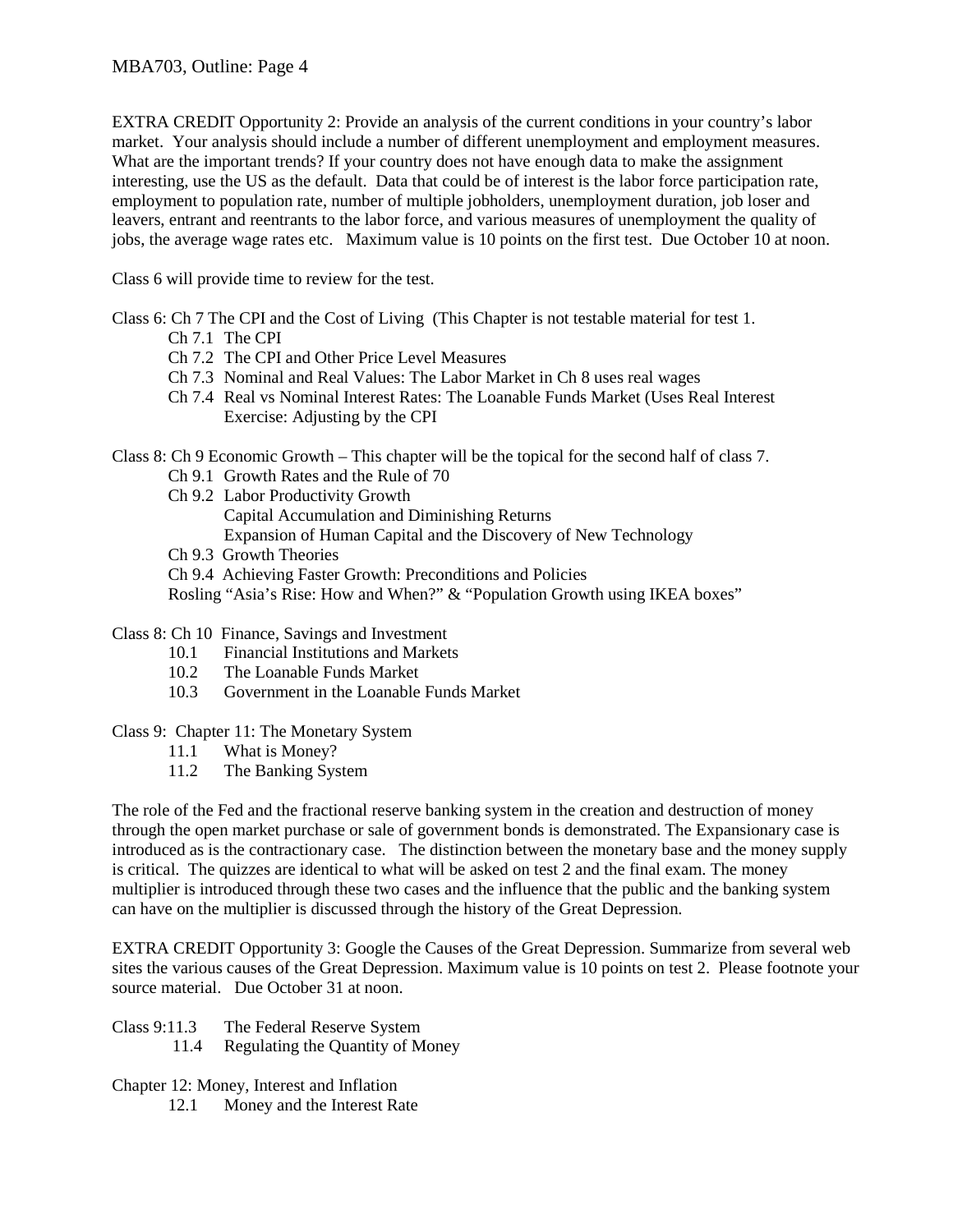- 12.2 Money, the Price Level and Inflation
- 12.3 The Cost of Inflation
- Class 10: Chapter 17: Monetary Policy
	- 17.1 How the Fed Conducts Monetary Policy:
	- 17.2 Monetary Policy Transmission: Summary pages: 434-437
		- 17.21 The Fed Fights Recession (pp. 434-435)
		- 17.22 The Fed Fights Inflation (pp. 436-437)

The Loanable Funds and the Credit Market – the role of inflationary expectations

Class 11: 17.3 Alternative Monetary Policy Strategies – The Role of the Fed. Ch 13.1 Aggregate Supply Ch 13.2 Aggregate Demand Ch 13.3 Explaining Business Cycles

Test 2: November 10 – Class 11

- Class 12: The Keynesian Influence Ch 16:1 Federal Budget: Deficits and the Time Bomb Ch 16.2 Fiscal Stimulus Ch 16.3 The Supply Side - Potential GDP - and Growth
- Class 12/13: Bubbles and Taylor's Rule and the Financial Meltdown The Causes of the Financial Meltdown Review Monetary Policy Episodes and Include Taylor's Rule
- Class 13/14: Chapter 19: International Finance 19.1 The Exchange Rate 19.2 Monetary Policy and the Exchange Rate The International Financial System over Last Century: Booms and Busts What policies Are Sustainable?

Class 15: Comprehensive Final: December 8 at 3:30 – 6 pm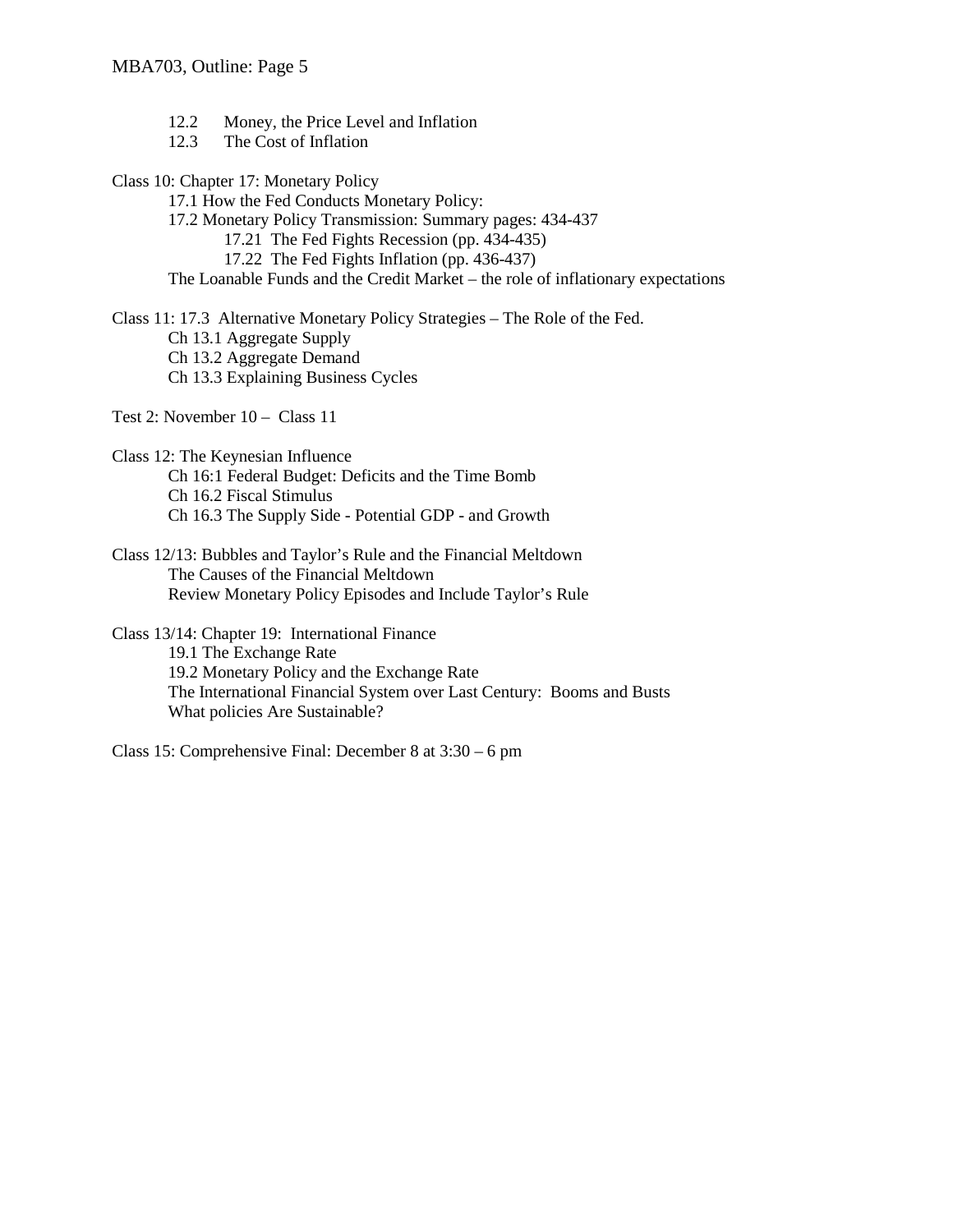# **MBA 703: Economic Policies & Impact on Global Outcomes**

ASSIGNMENT for the first class – August  $18<sup>th</sup>$ : Economic Growth and Development

The assignment for the first class (August 18) is to choose, analyze and present some of the vast economic, social, education, and health data found at the GAPMINDER Web site for several different countries. You are responsible for your home country (e.g. Minjing – China, Shilpa – India, Rabia – Pakistan, Justine – Taiwan, Harsh – Japan), plus the United States plus one other Asian country of your choice and one European country of your choice. US students will choose one Asian, one European and one African country in additional to the USA. Other students who are registering over the summer will conduct the analysis for the United States, one European country, one Asian Country and their home country.

Read Chapter 9.4 in the textbook to gain some background regarding economic growth and development. Listen to several of the Hans Rosling videos found on the TED web site. Go to the Gapminder web site and choose some data that may pertain to economic growth and development. Present the data in graphical form. For example, place Income per person on the vertical axis and chose some data for the horizontal axis which could include the Corruption Perception Index, the math achievement of its 4<sup>th</sup> grade student, malnutrition, child survival rate, employment rates, etc. There are many more other possibilities. Show the movement of the country over time given the availability of the data.

You also should conduct a brief political/historic/economic analysis for your home country over the last century. You should investigate factors that contributed or retarded economic growth and development. What is the level of rent-seeking behavior in your country? What about crony capitalism? This part of the analysis should only be done for your home country. This is an open-ended assignment so there is no right answer.

Questions you should address include: What is the role of government and markets in the economic system in 1914? Has it changed over the past 100 years? What is the level of economic freedom and respect for property rights? How much corruption is in the country? What is the level of protection of domestic industry by policy and tariffs? How developed is the country's education system with regard to literacy of men and women? How have the life expectancy and the level of health changed? Did the Great Depression and World War II have a profound effect on your country? Did your country suffer from a revolution or a military coup that changed the economic allocation of scarce resources? Or has there been a shift in the political/economic system? Did your country have a hyperinflation episode? What happened and why? Not all of these questions will be necessarily pertinent for your country. You will want to develop your own additional list of issues and questions. You may want to think about a time line of events and